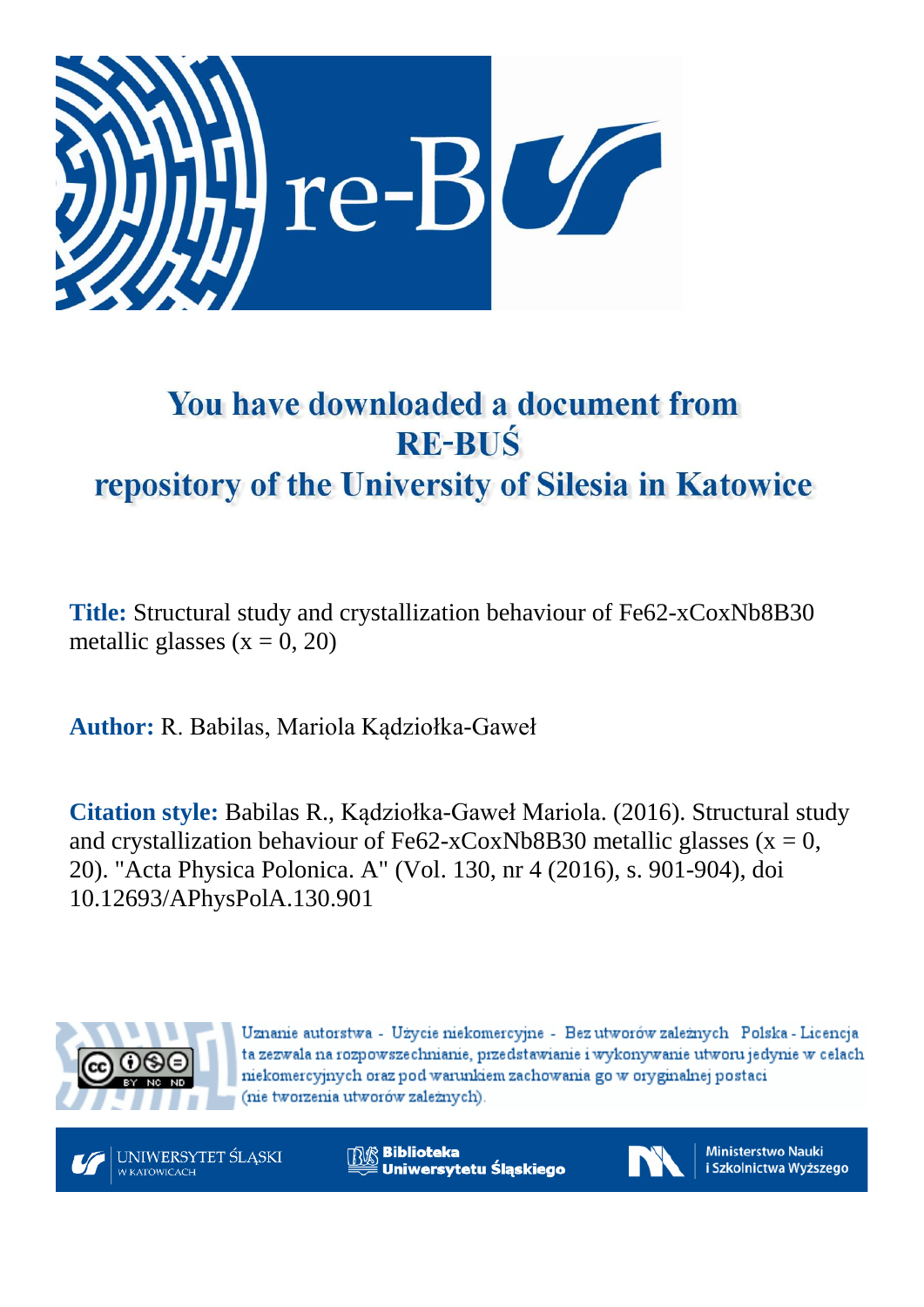Proceedings of the XXIII Conference on Applied Crystallography, Krynica Zdrój, Poland, September 20–24, 2015

# Structural Study and Crystallization Behaviour of  $Fe_{62-x}Co_xNb_8B_{30}$  Metallic Glasses  $(x = 0, 20)$

R. BABILAS<sup>a,∗</sup> AND M. KĄDZIOŁKA-GAWEŁ<sup>b</sup>

a Institute of Engineering Materials and Biomaterials, Silesian University of Technology,

S. Konarskiego 18a, 44-100 Gliwice, Poland

b Institute of Physics, University of Silesia, Uniwersytecka 4, 40-007 Katowice, Poland

The paper presents the structural analysis of  $Fe_{62-x}Co_xNb_8B_{30}$  metallic glasses (x = 0, 20) in as-cast and after crystallization state. The studies were performed on metallic glasses of ribbon form with thickness of 0.05 and 0.06 mm. The structure analysis of the samples in as-cast state and phase analysis of studied alloys after annealing was carried out by the X-ray diffraction methods. Moreover, the Mössbauer spectroscopy was also used to investigate the local structure for examined alloys. The soft magnetic properties examination covered the initial magnetic permeability. The after-effects of magnetic permeability were also conducted.

DOI: [10.12693/APhysPolA.130.901](http://doi.org/10.12693/APhysPolA.130.901)

PACS/topics: 61.05.cp, 64.70.pe, 75.50.Bb, 75.50.Kj

#### 1. Introduction

The Fe-based glassy alloys received great attention of researchers, because of their good physical properties [1]. The work succeeded in preparation of ternary and quaternary Fe-based metallic glasses, which are potential candidates for soft magnetic materials.

Gersci et al. [2] succeeded to prepare  $(Fe_{1-x}Co_x)_{62}Nb_8B_{30}$  glassy alloys with  $x = 0$ , 0.33, and 0.50. They studied the electric and magnetic properties of rapidly quenched samples in the form of ribbons with thickness of 0.035 mm. Authors revealed that Co addition caused a decrease of the magnetostriction coefficient and led to the change in a shape of the hysteresis loops.

Basing on [2], the aim of the paper is the structure analysis of  $Fe_{62-x}Co_xNb_8B_{30}$  ( $x=0, 20$ ) metallic glasses in as-cast and after annealing state using the X-ray diffraction and Mössbauer spectroscopy. The Mössbauer spectroscopy was chosen as a suitable technique to detect the nearest neighbours of the resonant Fe atoms.

#### 2. Experimental

The studies were performed on  $Fe_{62}Nb_8B_{30}$  and  $Fe_{42}Co_{20}Nb_8B_{30}$  metallic glasses in the form of ribbons with the thickness of 0.05 and 0.06 mm and the width of 5 mm. The ingots of alloys were prepared by induction heating a mixture of all pure elements together: Fe (99.98%), Co (99.99%), B (99.9%), Nb (99.95%) in nominal compositions. The amorphous ribbons were prepared by the melt spinning technique [3, 4]. The casting conditions included a linear speed of Cu wheel of 20 m/s and ejection over-pressure of molten alloy under Ar of 0.03 MPa.

The structure of the samples in as-cast state was examined by X-ray diffraction (XRD) in reflection mode using the diffractometer with Cu  $K_{\alpha}$  radiation. For the samples after crystallization measurements were done with using Co  $K_{\alpha}$  radiation. The diffraction patterns for all samples were collected by "step-scanning" method in the  $2\theta$  range from  $30^{\circ}$  to  $90^{\circ}$ .

The <sup>57</sup>Fe Mössbauer spectra were recorded at room temperature using a constant acceleration spectrometer with triangular velocity shape, a multichannel analyzer with 1024 channels, and linear arrangement of the  ${}^{57}Co(Cr)$  source ( $\approx$ 15 mCi), absorber and detector. The spectrometer velocity was calibrated with a high purity  $\alpha$ -Fe foil. The Mössbauer spectra determined after annealing were calculated by means of a discrete analysis (a few Zeeman sextets). All spectra were fitted by means of a hyperfine field distribution using the Hesse– Rübartsch procedure with linear correlation between isomer shift and hyperfine magnetic field [5].

Magnetic measurements of as-cast ribbons, carried out at room temperature, included relative magnetic permeability  $(\mu_r)$  and disaccommodation of magnetic permeability  $(\Delta \mu / \mu)$  and were determined by the LCR Meter at a frequency of 1030 Hz and magnetic field up to 100 A/m.  $\Delta\mu/\mu$  also known as the after-effects of magnetic permeability was determined by measuring changes of magnetic permeability  $(\mu)$  as a function of time  $(t)$  after demagnetization, where  $\Delta \mu$  is difference between magnetic permeability determined at  $t_1 = 30$  s and  $t_2 = 1800$  s after demagnetization and  $\mu$  at  $t_1$ .

#### 3. Results and discussion

Figure 1 shows the XRD patterns of the melt-spun  $Fe_{62-x}Co_xB_{30}Nb_8$  ( $x=0$ , 20) alloys. No appreciable diffraction peaks corresponding to crystalline phases were detected. Only broad peaks were observed, which implies the formation of Fe-based amorphous structure.

<sup>∗</sup>corresponding author; e-mail: [rafal.babilas@polsl.pl](mailto:rafal.babilas@polsl.pl)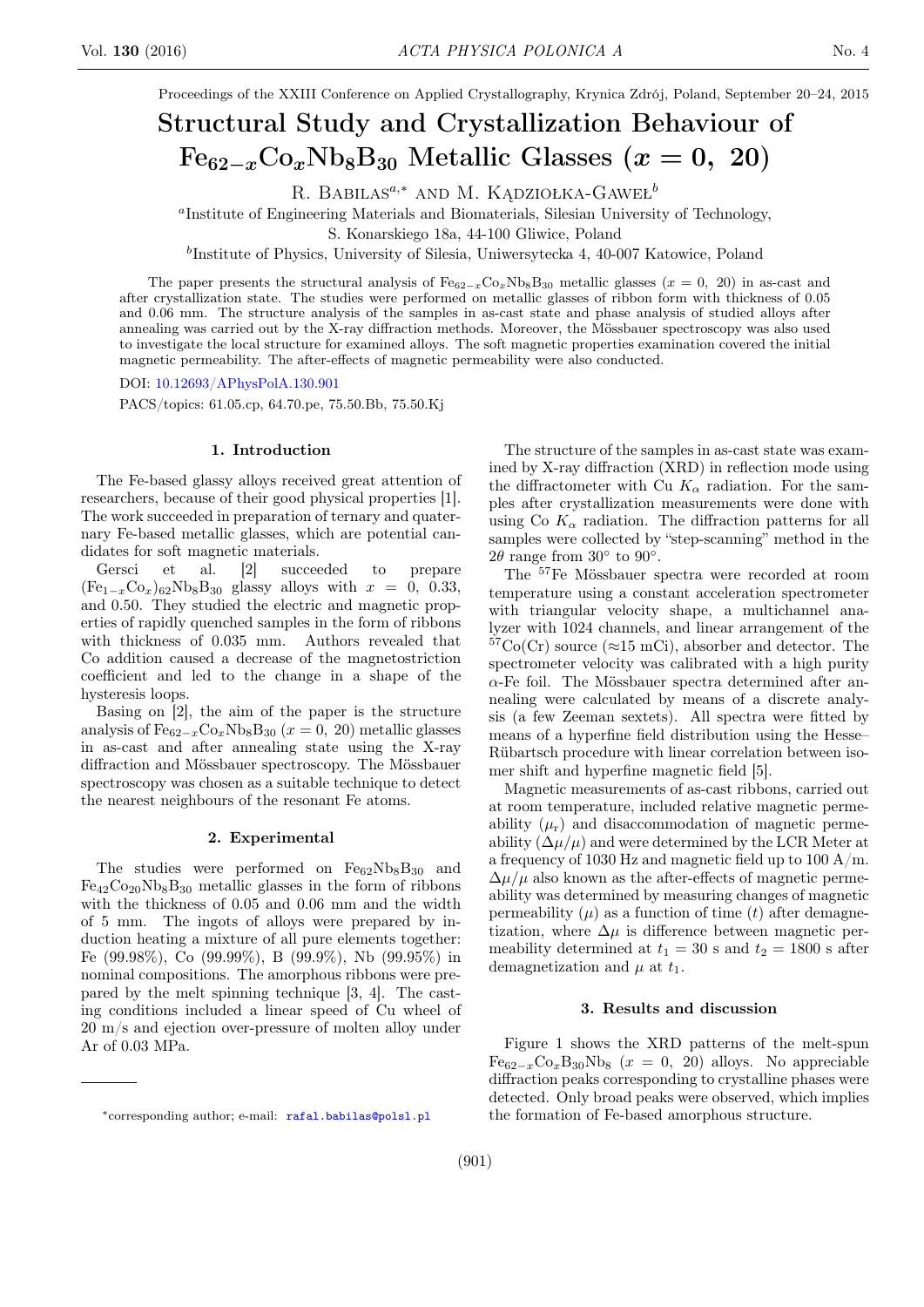

Fig. 1. X-ray diffraction patterns of  $\mathrm{Fe_{62-x}Co_{x}Nb_{8}B_{30}}$ alloys in as-cast state.

The room temperature Mössbauer spectra obtained for alloys in as-cast state are shown in Fig. 2. The spectra present broadened sextet patterns typical for the structural disorder of amorphous ferromagnetic alloys. The corresponding hyperfine magnetic fields distributions  $p(B<sub>hf</sub>)$  for glassy alloys are also presented in Fig. 3. Several local picks or swells can be distinguished in the  $p(B<sub>hf</sub>)$  distributions of reflecting preferential surrounding of iron atoms. The hyperfine magnetic fields distributions were also decomposed into low and high field components by Gaussian distributions. For  $Fe_{62}Nb_8B_{30}$ alloy two positions are visible at about 8.6 T and main maximum at about 18.9 T. Replacing Fe atoms by Co addition caused changes in local neighborhood of iron which leads to change in  $p(B<sub>hf</sub>)$  and three swells can be visible (positioned at about: 3.9, 10.5, and 17.8 T). The presence of smaller peaks at low hyperfine field values in the range from 3 to 15 T for the as-cast samples can be ascribed to the presence of nonferromagnetic atoms of Nb in the neighborhood of Fe atoms, as it was reported in [6, 7], as no evidence of such low values in Fe–Co–Nb–B amorphous alloys.



Fig. 2. Mössbauer spectra of studied alloys in as-cast state.

The mean values of the hyperfine magnetic field  $(B<sub>hf</sub>)$ as well as the isomer shift (IS) parameters obtained from  $p(B<sub>hf</sub>)$  for the best fitting are listed in Table I. The addition of Fe atoms by Co lead to changes in hyperfine

magnetic field distributions and an average values of IS. For  $Fe_{42}Co_{20}Nb_8B_{30}$  a value of  $B_{hf}$  is lower but the IS parameter is higher in a comparison with the same parameters determined for the ternary alloy without Co. A strong modification of electronic structure by Co addition can be suggested. Moreover, an existence of nonmagnetic regions which do not comprise Fe and consequently are not detected with the Mössbauer spectroscopy can be also considered.

Table I gives also information about the initial  $(\mu_r)$ and the intensity of disaccommodation of magnetic permeability  $(\Delta \mu/\mu)$ . Allia and Vinai [8] stated that the intensity of  $\Delta \mu / \mu$  (magnetic after-effects) is directly proportional to the concentration of free volume in glassy materials, which is formed during cooling of molten alloy. The  $\Delta \mu / \mu$  reached a value of 11.7% for Fe<sub>62</sub>Nb<sub>8</sub>B<sub>30</sub>  $(0.05 \text{ mm})$  and  $8.1\%$  for  $\text{Fe}_{42}\text{Co}_{20}\text{Nb}_{8}\text{B}_{30}$   $(0.06 \text{ mm})$  ribbons, adequately. These results mean that higher concentration of free volume is formed in ribbons with lower thickness.

TABLE I

Average values of IS, Bhf, initial magnetic permeability  $(\mu_r)$  and disaccommodation of magnetic permeability  $(\Delta \mu / \mu)$  of Fe<sub>62−x</sub>Co<sub>x</sub>Nb<sub>8</sub>B<sub>30</sub> metallic glasses in as-cast state.

| Glassy                     | IS                        | $B_{\rm hf}$ |               | $\Delta \mu / \mu$ |
|----------------------------|---------------------------|--------------|---------------|--------------------|
| alloy                      | $\vert \text{mm/s} \vert$ | ſΤl          | $\mu_{\rm r}$ | l%l                |
| $Fe_{62}Nb_8B_{30}$        | 0.095                     | 17.0         | 267           | 11.7               |
| $Fe_{42}Co_{20}Nb_8B_{30}$ | 0.127                     | 15.3         | 291           |                    |



Fig. 3. Hyperfine magnetic field distribution of: (a)  $Fe_{62}Nb_8B_{30}$  and (b)  $Fe_{42}Co_{20}Nb_8B_{30}$  metallic glasses with its deconvolution into low and high field components.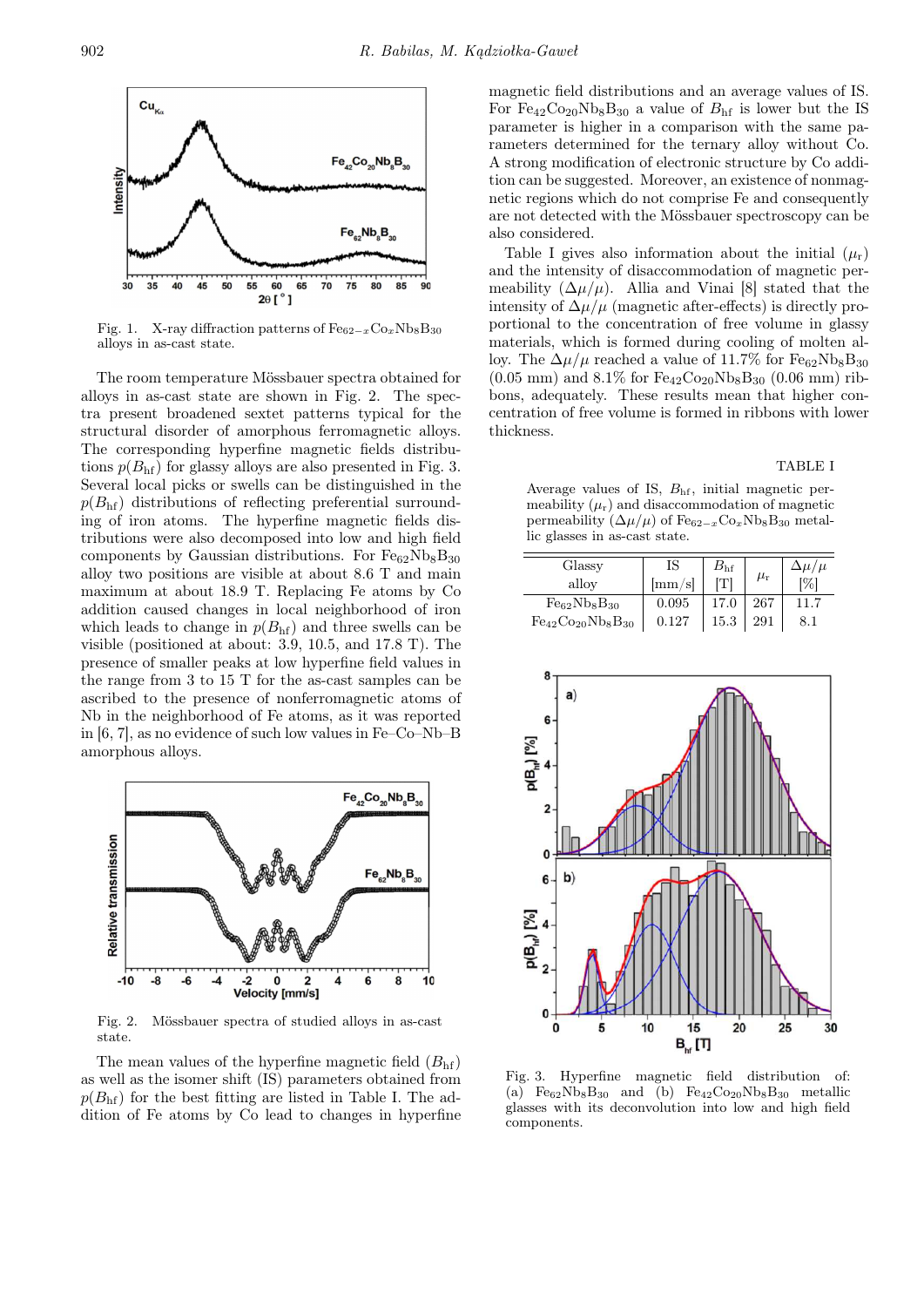Furthermore, Allia and Vinai also stated that there is a connection between the magnetic after-effects and structural disorder of selected ferromagnetic metallic glasses. The  $\Delta \mu / \mu$  is sensitive to the short-range order of atoms. Therefore, the variation of the average hyperfine magnetic field with Co addition could be connected with topological and chemical disorder of the studied glassy samples.



Fig. 4. X-ray diffraction patterns of: (a)  $Fe_{62}Nb_8B_{30}$ and (b)  $Fe_{42}Co_{20}Nb_8B_{30}$  alloys after annealing at  $873 \text{ K}/1 \text{ h}$ .

Figure 4 shows XRD patterns obtained for alloys after annealing for 1 h at 873 K. Qualitative phase analysis from X-ray data enables the identification of  $\alpha$ -Fe phase and iron borides — FeB, Fe<sub>2</sub>B, Fe<sub>3</sub>B for ribbons of  $Fe_{62}Nb_8B_{30}$  alloy. The annealing of quaternary alloy with Co addition obviously caused a formation of crystalline  $\alpha$ -Fe(Co) and iron, cobalt borides — Fe(Co)B,  $Fe(Co)_2B$ , and  $Fe(Co)_3B$ .



Fig. 5. Transmission Mössbauer spectrum and fittings of  $Fe_{62}Nb_8B_{30}$  metallic glass after annealing at 873 K/1 h.



Fig. 6. As in Fig. 5 but for  $Fe_{42}Co_{20}Nb_8B_{30}$  metallic glass.

### TABLE II

Hyperfine parameters of alloys annealed at 873 K/1h  $(A -$  relative area from the spectra). Experimental errors are smaller than 5%.

| Glassy                     | IS       | $B_{\rm hf}$               | А              | Phase             |
|----------------------------|----------|----------------------------|----------------|-------------------|
| alloy                      | mm/s     | $\lceil \mathrm{T} \rceil$ | $[\%]$         |                   |
| $Fe_{62}Nb_8B_{30}$        | 0.325    | 5.1                        | $\overline{4}$ | $Fe-Nb$           |
|                            | 0.009    | 11.1                       | 28             | $Fe-B$            |
|                            | 0.090    | 15.1                       | 24             | $Fe-B$            |
|                            | 0.172    | 19.4                       | 17             | Fe <sub>2</sub> B |
|                            | 0.088    | 23.4                       |                |                   |
|                            | 0.073    | 17.9                       |                |                   |
|                            | 0.080    | 20.9                       | 24             | Fe <sub>3</sub> B |
|                            | $-0.046$ | 26.2                       |                |                   |
|                            | $-0.210$ | 33.0                       | 3              | $\alpha$ -Fe      |
| $Fe_{42}Co_{20}Nb_8B_{30}$ | 0.027    | 5.0                        | 6              | Fe-Nb             |
|                            | 0.128    | 9.3                        | 10             | $Fe-Nb$           |
|                            | 0.028    | 11.0                       | 16             | $Fe-B$            |
|                            | 0.142    | 13.6                       | 13             | $Fe-B$            |
|                            | 0.107    | 21.0                       | 19             | $(Fe, Co)_2B$     |
|                            | 0.072    | 23.4                       |                |                   |
|                            | 0.169    | 15.9                       |                |                   |
|                            | 0.150    | 18.7                       | 35             | $(Fe, Co)_3B$     |
|                            | $-0.095$ | 26.2                       |                |                   |

The room temperature Mössbauer spectra determined after annealing are shown in Fig. 5, 6. The fitting parameters of these spectra and the assigned phases are reported in Table 2. In comparison with that of ascast samples, one can observe a refinement of external lines, while the central part of the spectra remains almost unresolved. This evolution could be interpreted by the presence of both well crystallized grains and a residual disordered amorphous matrix. The experimental spectrum of annealed  $Fe_{62}Nb_8B_{30}$  alloy was fitted with nine sextets, hyperfine parameters two of them corresponding to Fe<sub>2</sub>B [9], three to Fe<sub>3</sub>B [10, 11] and one to  $\alpha$ -Fe. The other sextets are connected with remainder of amorphous phase.